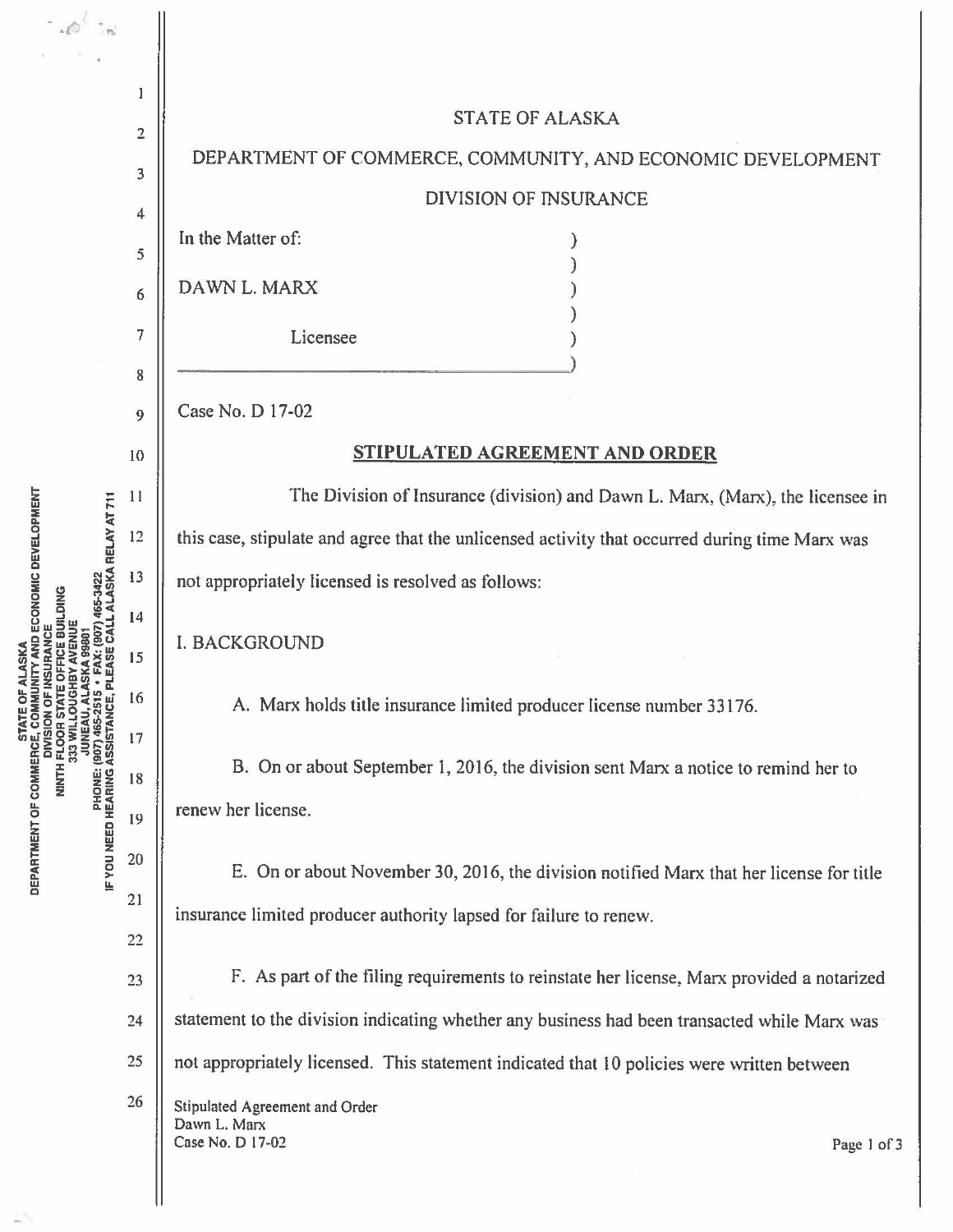$i \ell$ 

 $\mathbf{1}$ 

 $\overline{2}$ 

 $\overline{\mathbf{3}}$ 

 $\overline{4}$ 

5

6

 $\overline{7}$ 

8

9

10

 $11$ 

12

13

14

15

16

17

18

19

20

 $21$ 

 $22$ 

23

24

25

November 30, 2016 and December 5, 2016. Commissions for the policies were paid to the First American Title Company LLC and Marx earned \$4,264.00 in monthly compensation. These transactions subject Marx to civil penalties under AS 21.27.440.

**II. TERMS OF AGREEMENT** 

1. Marx agrees to pay a civil penalty under AS 21.27.440 in the amount of \$850.00 for the unlicensed activity that occurred between November 30, 2016 and December 5, 2016. The penalty is payable at the time Marx has been notified that the director has signed the order approving this agreement.

2. By signing this agreement, Marx understands and agrees that any failure to comply with the conditions of this agreement will be grounds to revoke, suspend, or not renew Alaska title insurance limited producer license number 33176.

3. Marx understands that this agreement is not binding on the parties unless and until the director signs the order approving the agreement.

DATED:  $\frac{5}{22}$  17

**DIVISION OF INSURANCE** 

Bv: **Chris Murray** 

**Program Coordinator** 

DAWN L, MARX Illen By: Dawn L. Marx

26 **Stipulated Agreement and Order** Dawn L. Marx Case No. D 17-02

DATED: 3.20.17